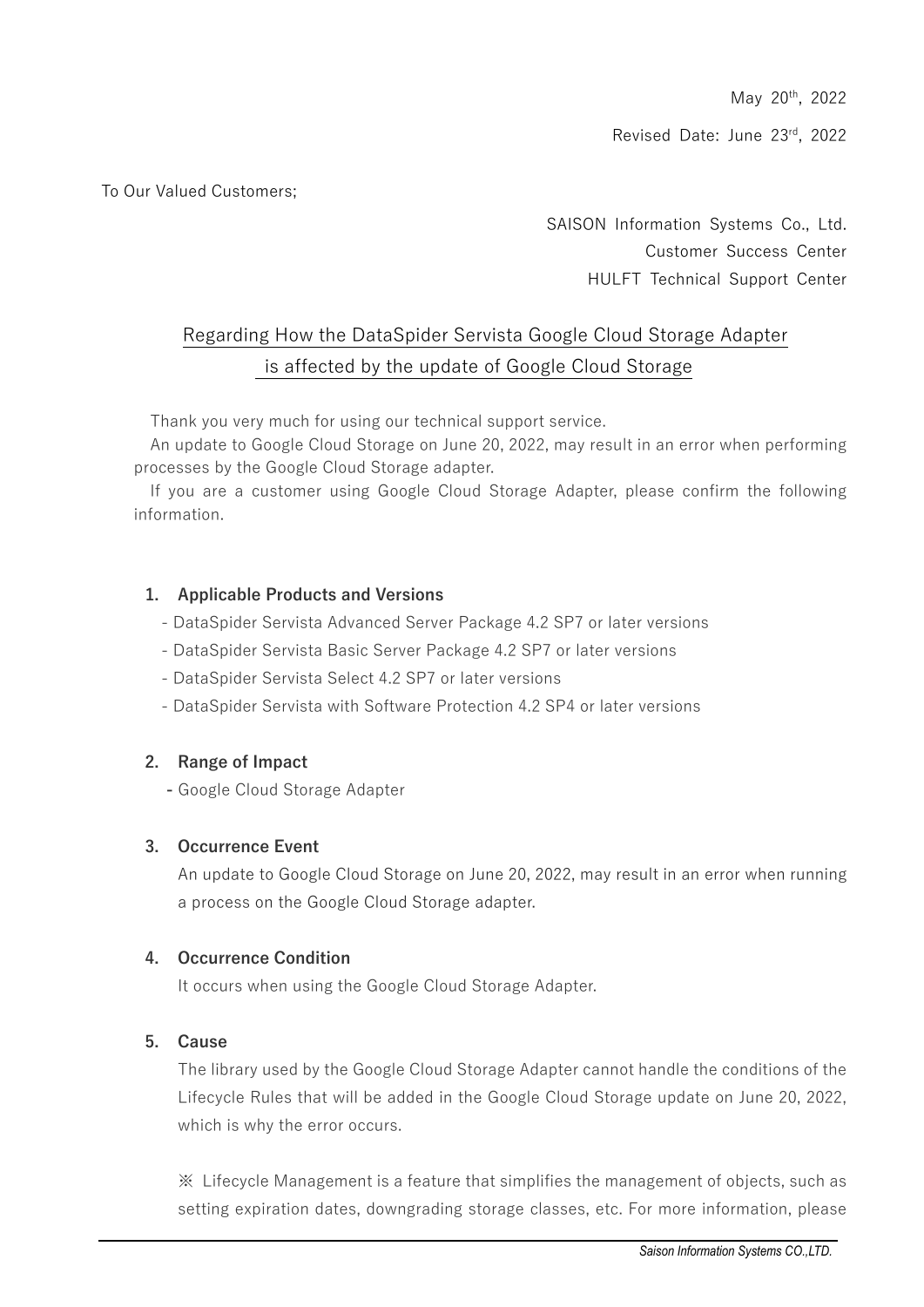refer to the following.

・Object Lifecycle Management https://cloud.google.com/storage/docs/lifecycle

※ Although the Google Cloud Storage Adapter does not directly update the Lifecycle rules, it is affected because it retrieves all information about the Bucket, including the Lifecycle rules.

## **6. Workaround**

There is no workaround.

## **7. Future Support**

By June 20, 2022, we will provide a pre-release module that corrects the behavior to avoid the error for the following DataSpider Servista version service packs and release the official patch module later.

-DataSpider Servista 4.3 SP2 -DataSpider Servista 4.2 SP9

- ・Pre-release Module Release Schedule Date: June 6<sup>th</sup>, 2022 How to Receive the Module: Customers who would like to receive the pre-release module, please contact your technical support service contractor. We will send the module as soon as it is ready.
- ・Official Patch Module Release Schedule Date: July 5<sup>th</sup>, 2022 Applicable Versions:
	- DataSpider Servista 4.3 SP2
	- DataSpider Servista 4.2 SP9
	- DataSpider Servista with Software Protection 4.2 SP4

■About the pre-release modules offered ahead of time

The module will be provided only for a simple check, mainly to fix problems, to offer it early. Therefore, it has the following limitations compared to the official version.

- ・Scope of Verification Check only the functionality for the modified part.
- ・Support Service